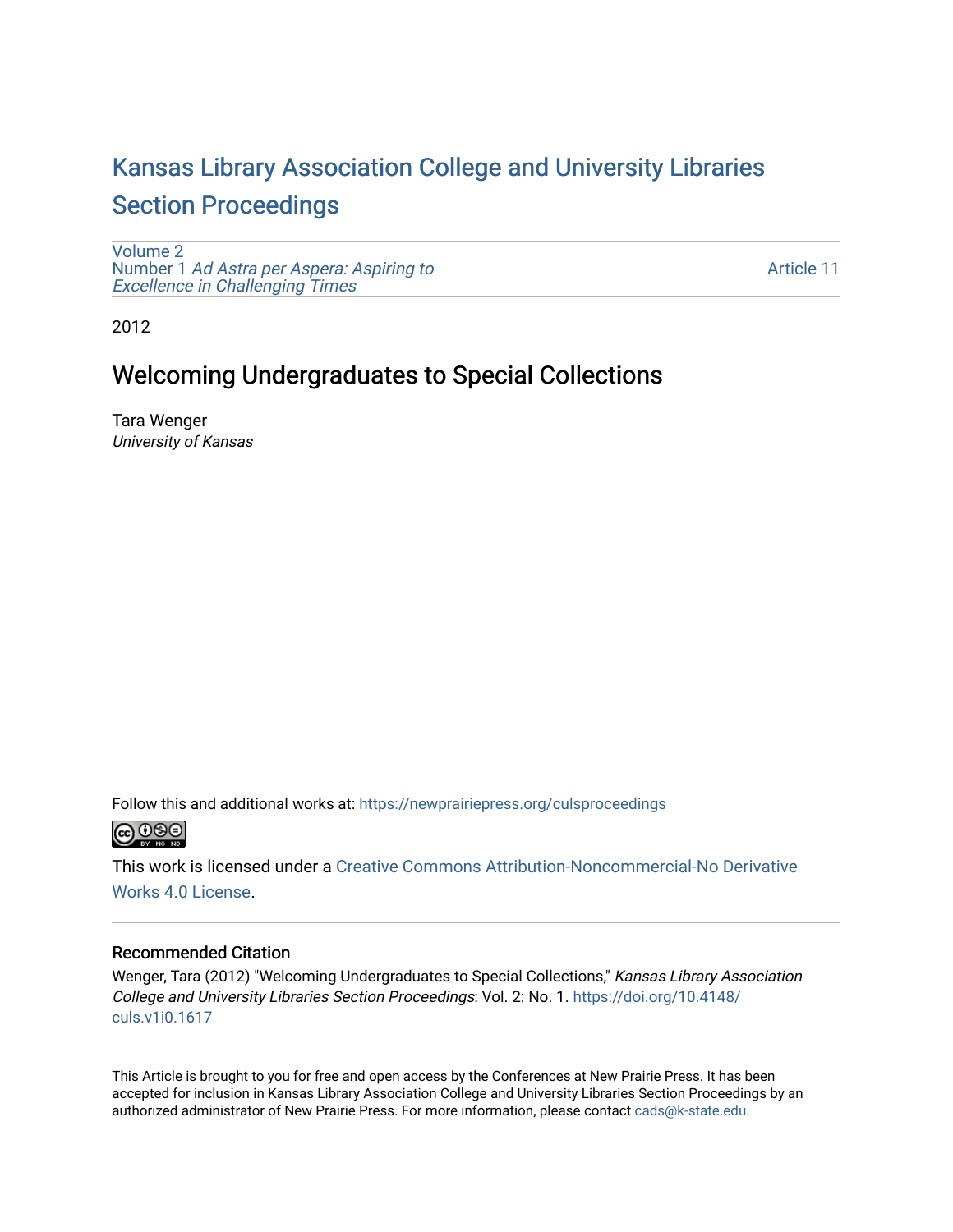### Welcoming Undergraduates to Special Collections

#### Abstract

Special Collections libraries and librarians have increasingly strived to provide more access and openness to their collections and services. However, not all students have received the message. If "perception is reality" we need to change the perception of research libraries as an intimidating place, even when we believe we are welcoming to all. Kenneth Spencer Research Library, the rare books and manuscripts library of the University of Kansas, adopted two major initiatives during the summer with the express purpose of making our library more welcoming and accessible. Spencer Library staff has worked hard over the years to engage with faculty and students and promote use of our collections. As the number of class requests increase, we are making progress but still encounter assumptions that students will not be welcomed and it will be a confusing and intimidating process. In addition to bringing students into the building, we must show them once they arrive that we are a modern facility, even if our collections are historical. A warm, welcoming presence and an efficient mode of operation can go a long way toward getting students to give you the benefit of the doubt as you show them how special collections can inform their own research.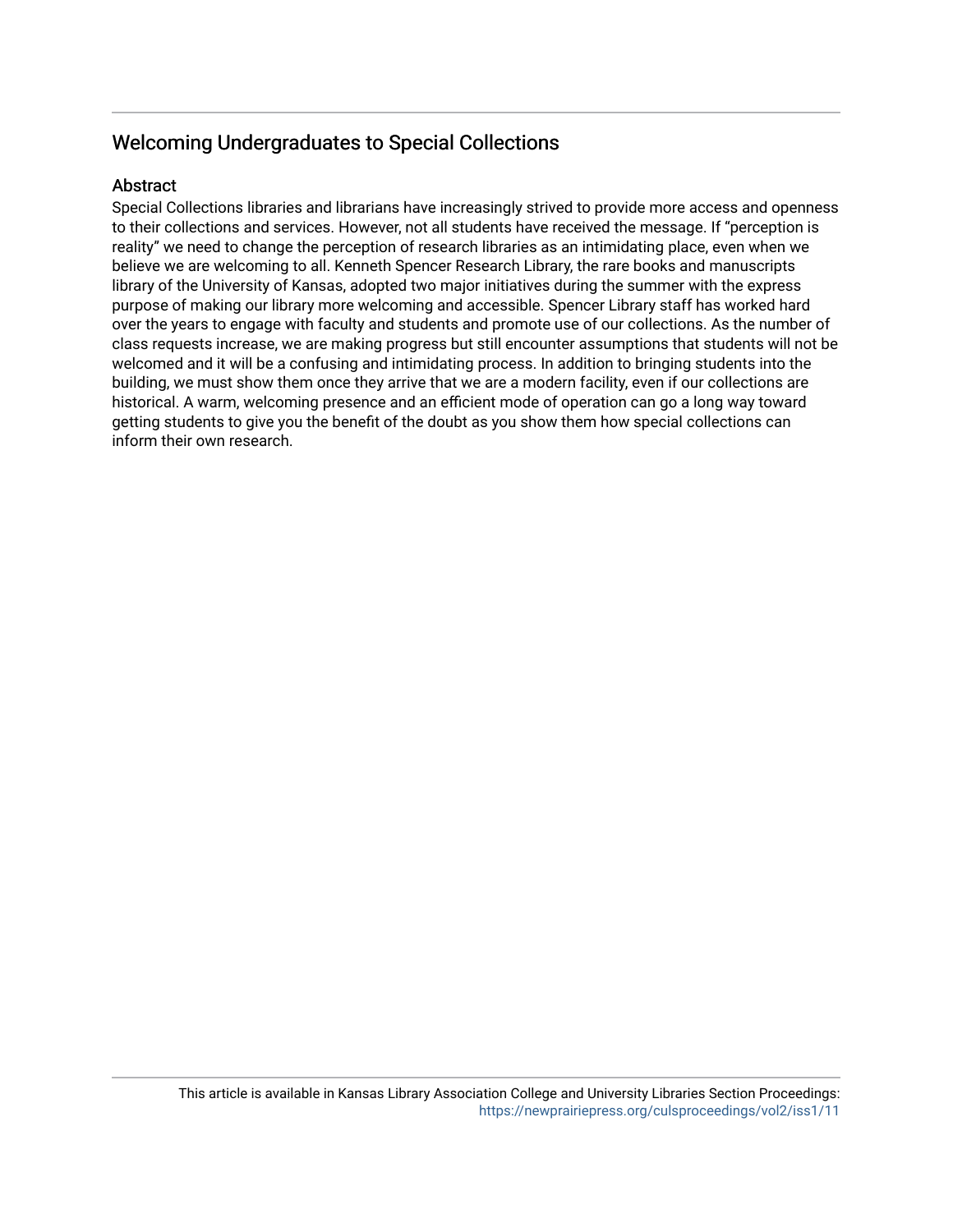

Volume 2, 2012

*Ad Astra per Aspera: Aspiring to Excellence in Challenging Times* 

## **Welcoming Undergraduates to Special Collections**

Tara Wenger Kenneth Spencer Research Library, University of Kansas Lawrence, Kansas

#### **Abstract**

Special Collections libraries and librarians have increasingly strived to provide more access and openness to their collections and services. However, not all students have received the message. If "perception is reality" we need to change the perception of research libraries as an intimidating place, even when we believe we are welcoming to all. Kenneth Spencer Research Library, the rare books and manuscripts library of the University of Kansas, adopted two major initiatives during the summer with the express purpose of making our library more welcoming and accessible. Spencer Library staff has worked hard over the years to engage with faculty and students and promote use of our collections. As the number of class requests increase, we are making progress but still encounter assumptions that students will not be welcomed and it will be a confusing and intimidating process. In addition to bringing students into the building, we must show them once they arrive that we are a modern facility, even if our collections are historical. A warm, welcoming presence and an efficient mode of operation can go a long way toward getting students to give you the benefit of the doubt as you show them how special collections can inform their own research.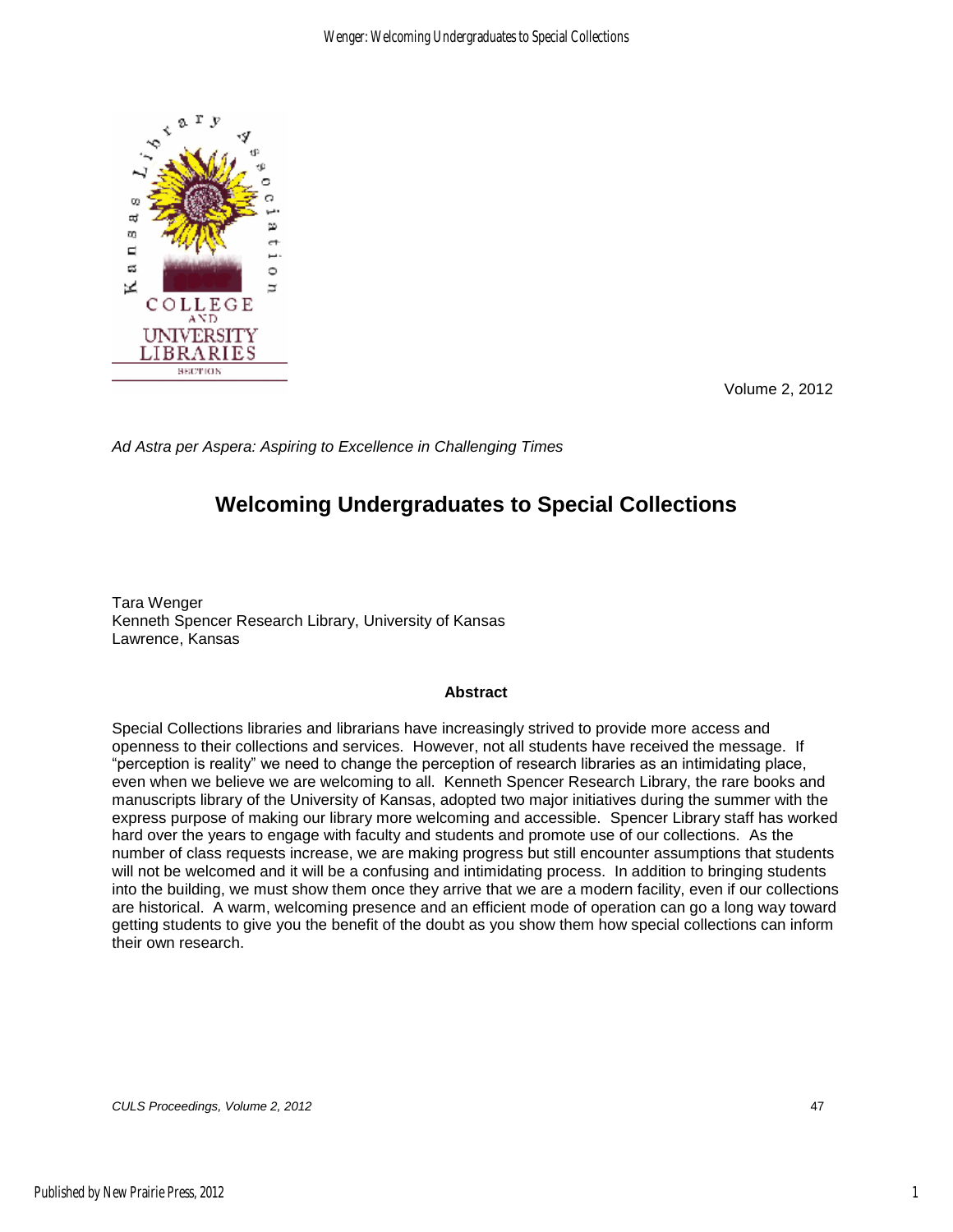For over a decade, special collections libraries have actively debated their future and their relevance. An article in *RBM: A Journal of Rare Books, Manuscripts and Cultural Heritage*, Traister (2000) argues that America's special collections have a future, but that "the world in which these institutions and activities exist and persist, however, is changing radically, not in the direction of increased restrictions but toward expanded access and openness" (p. 76). The Kenneth Spencer Research Library is certainly no exception to this increasing focus on welcoming users, in fact, a look at the library's evolution shows it to be a microcosm of the trends within the special collections arena.

The Spencer Research Library is located on the campus of the University of Kansas in Lawrence and was designed specifically to house rare books and manuscripts. It was built in 1968 through a large gift by Helen Foresman Spencer in memory of her husband, Kenneth Spencer and consists of three collecting areas: The University Archives; The Kansas Collection, a regional history collection; and Special Collections, which contains a wide range of rare books and manuscripts.

The three departments were in the same building but operated completely independently of each other, with each on their own floor consisting of separate reading rooms and separate staff. The library had a reputation for being intimidating and unwelcoming and rumors have spread that students were not allowed in and only faculty could use the collections. This, of course, was never true, but the unwelcoming atmosphere existed, even if it was only in attitude and demeanor rather than in actual policy.

An early report in the Special Collections department files that sprung from a proposed statement of the Manuscripts Committee of the Association of College and Research Libraries, Rare Book Section, in June 1969, advocating free access to manuscripts, debated allowing increased access (Kenneth Spencer Research Library Special Collections). Up to this point, Spencer was following a protectionist policy that allowed KU faculty and staff to receive an exclusive reservation for two years to work on a manuscript for thesis, dissertation or publication purposes (Spencer Research Library, p. 1). While Spencer staff did eventually move away from protectionism and putatively encouraged use by "embryo scholars", they were careful to build in exceptions to prevent manuscripts from being used for "frivolous purposes" and did nothing to actively encourage use of the library by undergraduates or to make them feel welcome (Spencer Research Library, p. 3).

Over the years, as the professional community in general called for greater access to research libraries, Spencer took steps to promote its collections to faculty and get out the message that we were there and available for classes at all levels, but the message was not always heard and faculty and undergraduates alike continued to perceive Spencer as unwelcoming and difficult to use.

In 1998, two consultants were hired to assess the library and prepare it for the future. They noted many strengths of the library, but also observed that "[t]he occasion of this assignment is the more pressing because of the widespread conviction on campus, particularly amongst faculty, that the Spencer Library is not as welcoming as it might be, researchers having to face unnecessary obstacles in the undertaking of their work" (McCorison & Joyce, p. 10). Faculty is key to welcoming undergraduates to special collections. Most undergraduates will not set foot in a research library without the impetus of a class meeting or assignment.

As a direct result of the consultant's report, in 2000 the three collecting areas combined resources and came together to serve patrons in one reading room with staff from all three departments staffing the reference desk. Spencer also developed a new Reader Services unit at this time. It was not easy to develop consistent policies and we still wrestle with this, but a great deal of work was done with the goal of improving patron service in mind.

Our building has worked against us, though. Intended to be a monument and memorial to the late husband of the donor, Helen Spencer, the building that was designed to look grand and imposing instead scares students away. To quote briefly from the consultant's report, "What ought to be the library's

*CULS Proceedings, Volume 2, 2012* 48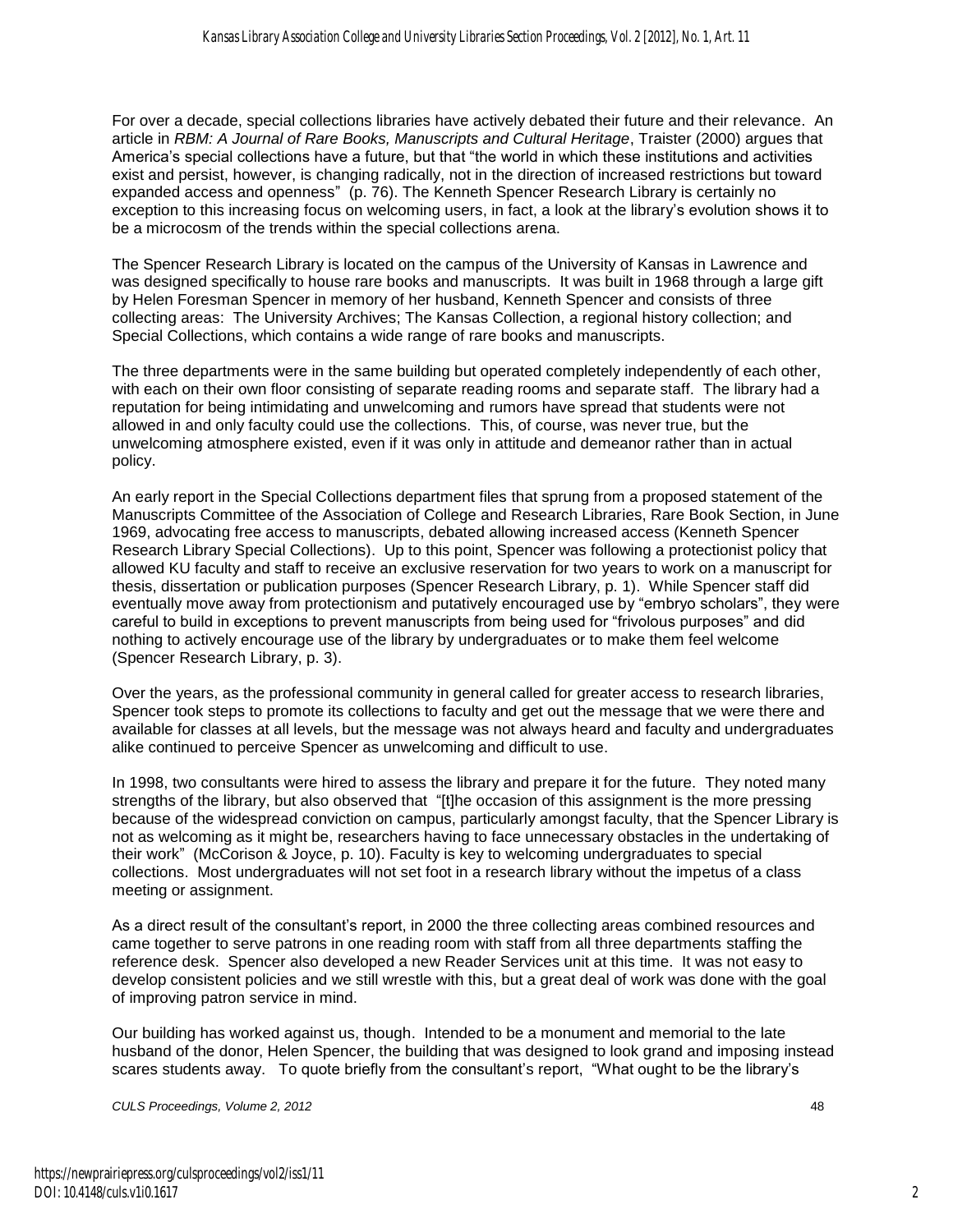principal entrance is located opposite the rear of Strong Hall where one finds inadequate signage, no indication of welcoming activity, nor awareness of the existence of the Spencer Research Library. Although constituting a world-class adjunct to the intellectual life of KU, the university has successfully hidden Spencer Library" (McCorison & Joyce, p. 16). To make matters worse, students step into a dark and empty grand foyer. It was designed to house exhibits, so lights were intentionally kept dim, but funding has greatly reduced our ability to provide the type of exhibits we once put on. Now students must traverse this foyer to get to the reception area where they finally find someone to help them. Then we send them back through that lobby to leave their belongings in a windowless locker room to which the Fire Marshall will not allow us to keep the door propped open. Once they have done that, they turn around and go through that lobby for the third time and at that point they finally make it into the reading room through the reception area.

We have worked on small measures to make the library more user friendly, such as rewording the library's rules and regulations to be less negative and relocating the reference desk to a more helpful location. This summer, however, we began two initiatives that we believe will help counteract some of these problems and welcome users into Spencer in a way we have not been able to in the past. The first, thanks to a generous gift from a retired KU faculty member and long-time user of Spencer, Marilyn Stokstad, will allow us to create a new interior reception space and remodel the reading room. By improving the lighting and relocating the reception desk from the interior of the building into the lobby, students immediately encounter a welcoming face to help them get started. Once they have registered, they will still need to put their belongings in lockers, but the locker room will only be a few steps away and the door will be glass, avoiding the isolation of which some users have complained.

We are also moving the entrance to the reading room, so it too is right at the front of the lobby and visible from the reception desk. This is obviously more efficient in terms of steps to get in to the reading room. But more importantly, it is also more inviting. I have seen many students walk into the building and look completely lost in the large foyer. I am sure there are some I have not seen who just turned around and headed back out. Having a well-lit interior and a friendly face right there to greet them will go a long way to putting a student at ease.

And we do need to put students at ease, because what has not changed is the need for a higher level of security. The reading room is being remodeled to serve the needs of researchers in the twenty-first century, while continuing to provide the extra level of security research libraries require. Students still must register, they still cannot take bags or food or drink into the reading room and they still must view the materials in the reading room. We need friendly, knowledgeable people to explain the process, the reasons these procedures are in place and how to go about getting the items they need to see.

Our second initiative also provides an extra level of security and benefits users by allowing them to register and request materials from home. In August, Spencer went live with an online request and management system designed specifically for special collections. This system, called Aeon, was designed by special collections librarians and developed by Atlas Systems, which also developed the Illiad software used for interlibrary loan. Aeon is hosted by Atlas and patron and transaction data are stored securely in the Aeon database, independently from other applications. It allows patrons to register and request material from any Internet browser and has a staff client that allows material to be tracked through specific queues, increasing our ability to monitor our collections, providing greater security and also improving our ability to maintain statistics of use.

The Aeon web interface enables patrons to create a personalized web account and request items directly from the online catalog and, ultimately, from our EAD finding aids, although this feature is not yet in place. The majority of our holdings can be found in the libraries' online catalog and that is how most of our undergraduate users will find us. When Spencer items come up in the catalog, a "Get at Spencer" link allows them to register and request material in advance and from a format that is not wholly unfamiliar to them. Going from paper call slips to Aeon is comparable to moving from a card catalog to an online catalog—and many undergraduates have never seen a card catalog. This gives students the ability to

*CULS Proceedings, Volume 2, 2012* 49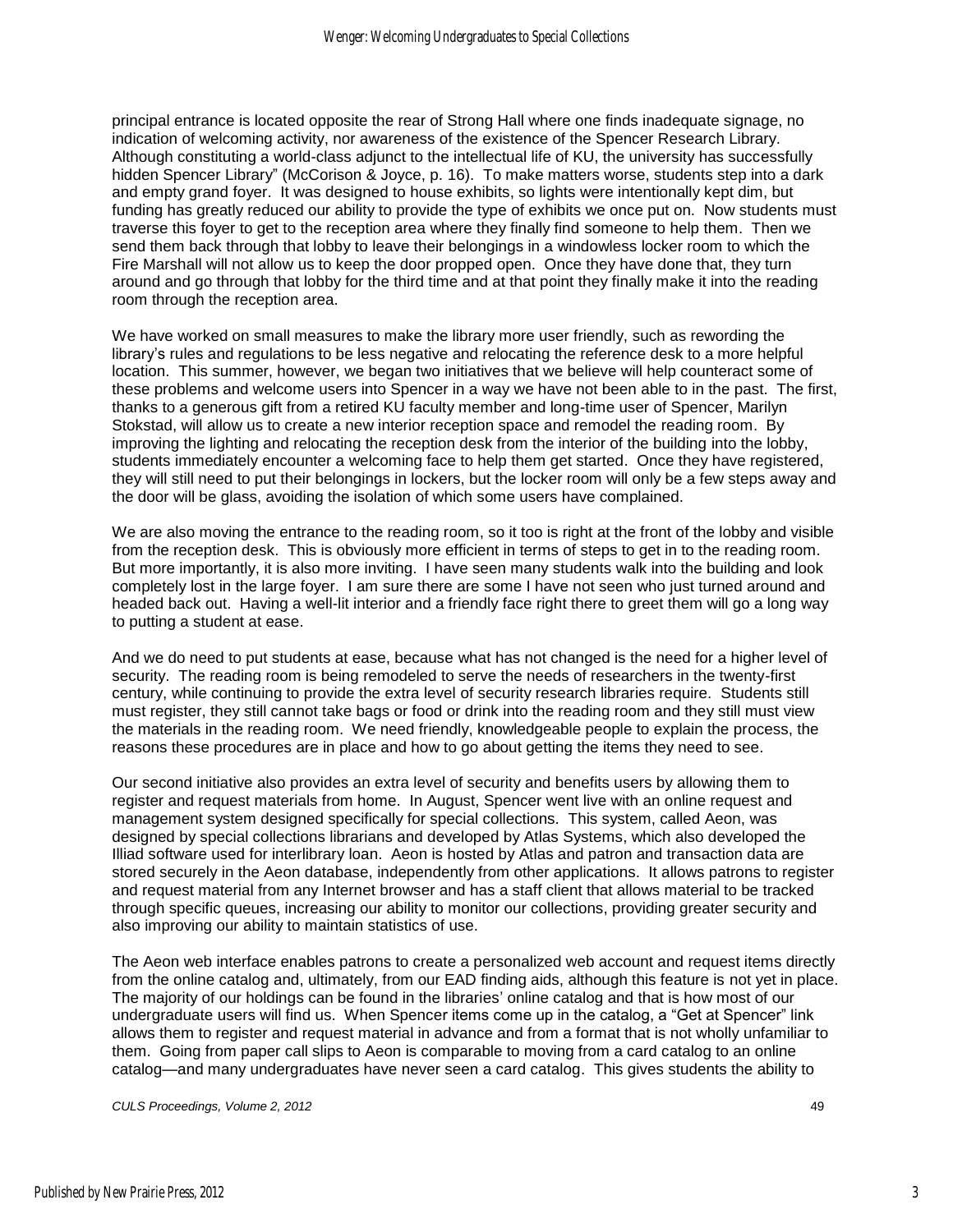familiarize themselves with our procedures and holdings in advance and in an electronic format that they are comfortable with, ideally making their initial visit to Spencer a less intimidating experience.

Like most, if not all, research libraries, we require a photo ID upon registration and do not circulate our materials. While registration and requests can be done from any computer, our users still must physically come to the library and view the materials onsite. When a patron arrives for the first time, we will pull up their registration and check photo identification. At that point they will be "cleared" to go into the reading room. It is not until they are cleared that we consider them fully registered and able to view collection materials. We also do not page items until they have checked into the reading room.

Spencer Library offers many one-shot classes, tours and events. This is one of our favorite ways to reach out to undergraduate users. Aeon allows us to group the materials pulled for these sessions as a single event, making it easier to retrieve them and generate statistics. For repeat classes or events, staff can simply pull up a list of the items requested last time and clone the event with a new date. We can also add others to the event, which gives us the opportunity to work closely with faculty, customizing the event with each instructor.

The response from patrons has been overwhelmingly positive, but in particular undergraduates take to this system immediately. For the most part, they have no trepidation about using a web account. They are comfortable with this format from sites like Amazon and iTunes. Once students learn our system, they tend to be excited about the fact that they can get a head start on their projects before ever setting foot in the library and don't have to waste time filling out call slips. Another benefit of the system is the request history that remains in each account. We no longer have to worry about the student who comes in at the end of a project because "I just need citation information for a book I looked at in this library—I don't remember what the book was, but it was green."

The renovation that was supposed to be completed during the summer continued throughout the Fall semester, and Aeon has only been live a few months, so I do not yet have statistics to assert increases in our use by undergraduates. But anecdotal responses to the system have been quite good. Early in the semester, I sent an email to departments letting them know we might not be able to accommodate them in the manner that we had in the past, but if they could "excuse our mess" this semester, we would be able to offer a much better experience in the future and that we would love to talk with them about what we could do for them. Instead of just sending it to faculty who have used our facilities in the past, I expanded the mailing list to any department I felt we could support with Spencer holdings. This semester we have had requests for classes or tours from 11 groups that have never before met at Spencer. So far, we have been able to accommodate every group that has requested a class or tour, although we have had to be a little more flexible in our use of space. I am also pleased to say we completed the entire renovation while only closing to the public one day and never while classes were in session.

I mentioned the need for faculty by-in to get undergraduates through the door. However, it is the experience they have once they enter the library that will inform their impression of original research and determine whether or not they return. The first time in a research library can be intimidating for anyone, but this is particularly true for undergraduate students. At the same time, providing access to undergraduates is an integral part of the library's mission. As we look to the future of our library, it will be important to assess the impact these new initiatives have on the quality of service we provide and whether we have been able to dispel the perception of intimidation and an unwelcoming environment that undergraduate students have felt in the past. I feel confident in predicting that students will remain a vibrant and important demographic if archives and special collections libraries hope to stay relevant and remain an intellectual center within the university.